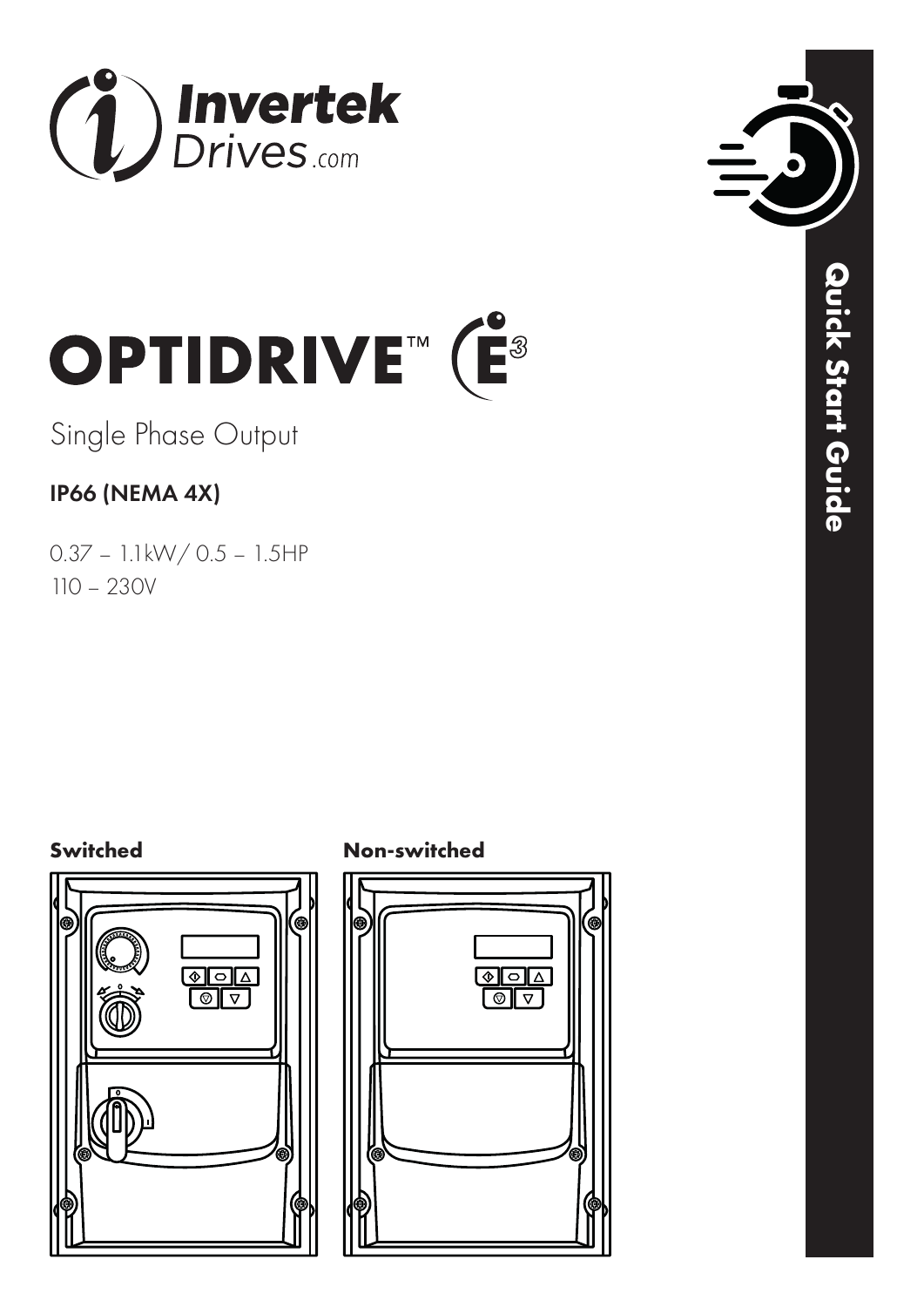- **1 CHECK:** Check the correct drive type, check suitable motor type & info
- **2 PREPARE:** Correct tools, suitable mounting location, weather protection
- **3 MOUNT: Mechanical mounting**
- **4 CONNECT:** Power & Control connections
- **5 CHECK:** Final check of everything before operation
- **6 POWER ON**
- **7 COMMISSION** the drive parameters
- **8 OPERATE** and check everything is as intended

# **WARNING! The Optidrive should ONLY be installed by a qualified electrician.**

**NOTE** This guide does not provide detailed installation, safety or operational instructions. See the Optidrive E3 IP66 Outdoor User Manual for complete information.

Unpack and check the drive. Notify the supplier and shipper immediately of any damage.

# **1 CHECK**

# **Identifying the Drive by Model Number**

Each drive can be identified by its model number, as shown in the table below.



# **2 PREPARE**

# **Prepare the Mounting Location**

- $\blacksquare$  The Optidrive must be mounted in a vertical position only.
- Installation should be on a suitable flat, flame resistant surface. Do not mount flammable material close to the drive.
- Refer to Technical Data and ensure the chosen mounting location is within the drive specification.
- The mounting location should be free from vibration.
- Do not mount the drive in any area with excessive humidity, corrosive airborne chemicals or potentially dangerous dust particles.
- Avoid mounting close to high heat sources.
- $\blacksquare$  The drive must not be mounted in direct sunlight. If necessary, install a suitable shade cover.
- $\blacksquare$  The mounting location must be free from frost.
- Do not restrict the flow of air through the drive heatsink. The drive generates heat which must be naturally allowed to dissipate. Correct air clearance around the drive must be observed.
- If the location is subject to wide ambient temperature and air pressure variation, install a suitable pressure compensation valve in the drive gland plate.

**NOTE** If the drive has been in storage for a period longer than 2 years, the DC link capacitors must be reformed. Refer to online documentation for further information.



**Please scan the QR code to access the complete** 

**Or visit bit.ly/E31Pmanuals**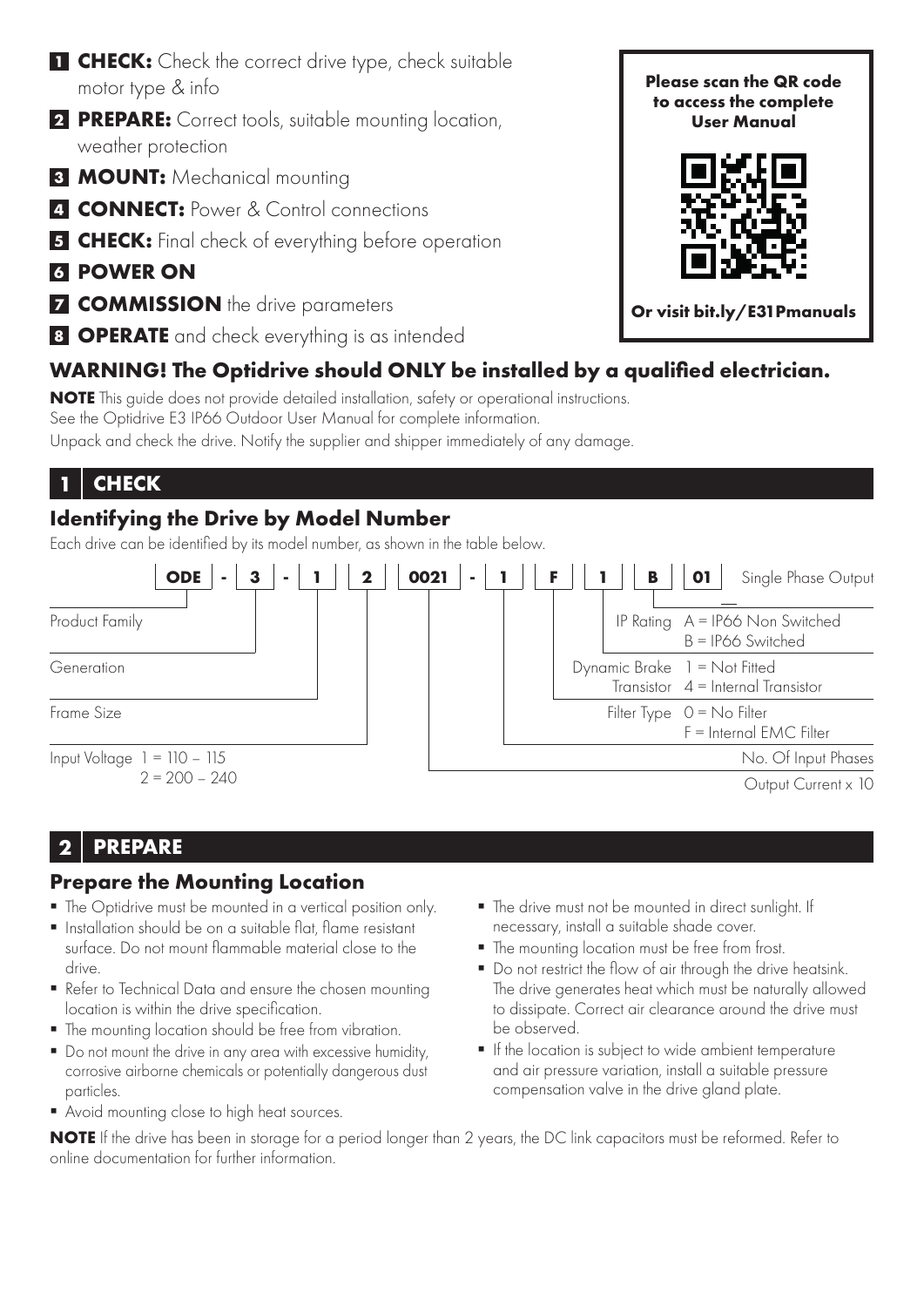#### **Mechanical Dimensions**



#### **Dimensions**

| Drive       |     | $\blacktriangle$ |     | B    |     | C                          | D   |      |       | э<br>ш |     | Weight       |
|-------------|-----|------------------|-----|------|-----|----------------------------|-----|------|-------|--------|-----|--------------|
| <b>Size</b> | mm  | in               | mm  | in   | mm  | $\mathsf{in}^{\mathsf{T}}$ | mm  | in   | mm    | in     | kg, | $\mathbf{I}$ |
|             | 232 | 9.13             | 161 | 0.34 | 162 | 6.37                       | 189 | 7.44 | 148.5 | 5.85   |     | 5.5          |
|             | 257 | 10.12            | 188 | 7.4  | 182 | 7.16                       | 200 | 7.87 | 176   | 6.93   | 3.5 | 7.7          |

#### **Mounting Clearance**

|                   | X Above & Below |      | Y Either Side |      |  |
|-------------------|-----------------|------|---------------|------|--|
| <b>Drive Size</b> | mm              | m    | mm            | m    |  |
| All Frame Sizes   | 200             | 7.87 |               | 0.39 |  |

**NOTE Typical drive heat losses are approximately 3% of operating load conditions. Above are guidelines only and the operating ambient temperature of the drive MUST be maintained at all times.**

#### **Mounting Bolts & Tightening Torques**

|                   | Mounting Bolts     | <b>Tightening Torques</b> |                          |                        |  |  |  |
|-------------------|--------------------|---------------------------|--------------------------|------------------------|--|--|--|
| <b>Frame Size</b> |                    | <b>Frame Size</b>         | <b>Control Terminals</b> | <b>Power Terminals</b> |  |  |  |
| All Frame Sizes   | $4 \times M4$ (#8) | All Frame Sizes           | $0.8$ Nm ( $7$ lb-in)    | $1.5$ Nm ( $13$ lb-in) |  |  |  |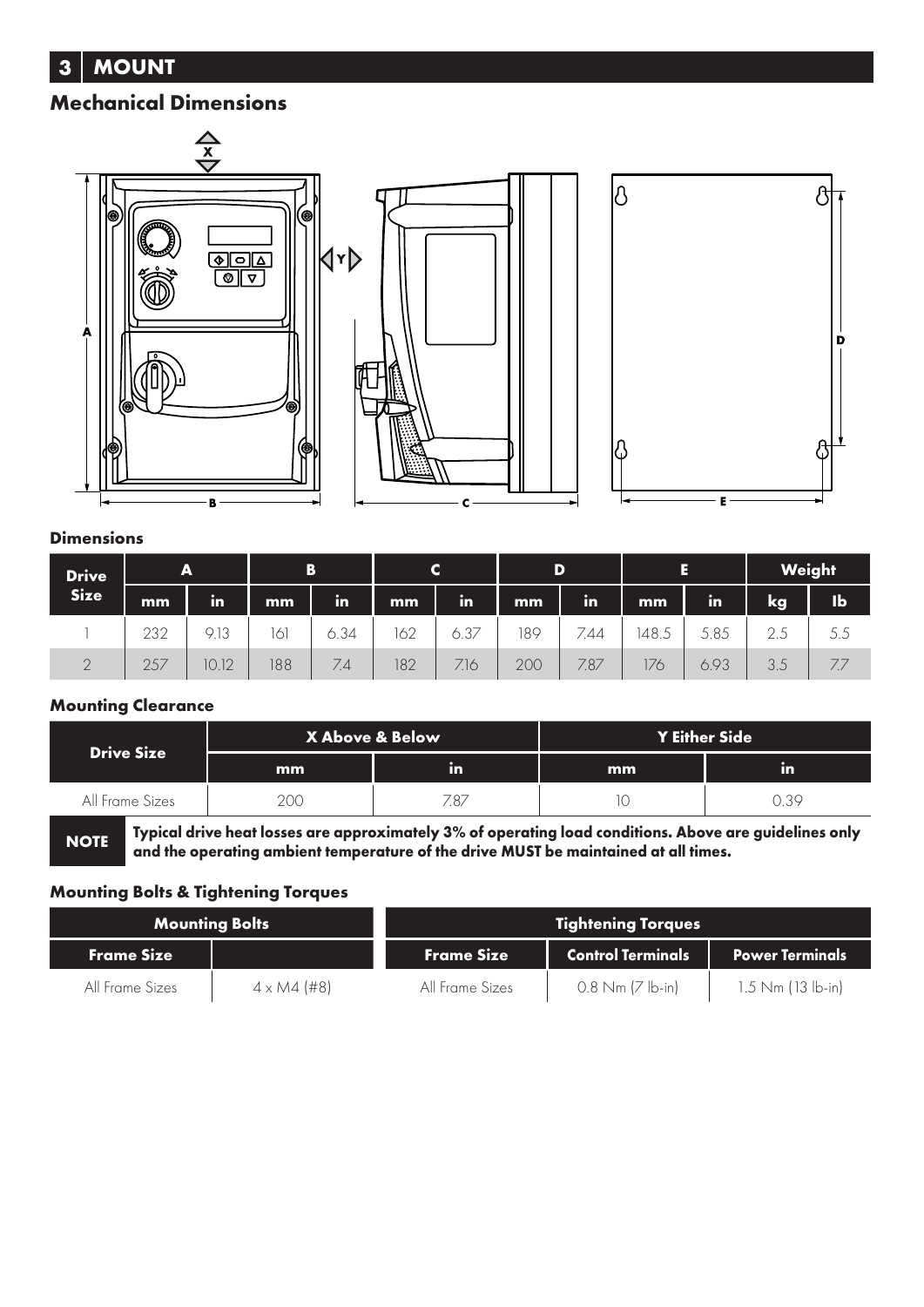# **4 CONNECT**

# **Cable Selection**

- The mains power cables should be connected to L1/L, L2/N.
- For compliance with CE and C Tick EMC requirements, refer to online documentation.
- A fixed installation is required according to IEC61800-5-1 with a suitable disconnecting device installed between the Optidrive and the AC Power Source. The disconnecting device must conform to the local safety code / regulations (e.g. within Europe, EN60204-1, Safety of machinery).
- The cables should be dimensioned according to any local codes or regulations. Maximum dimensions are given in the Rating Tables section of this Quick Start Guide.

# **Install the Wiring**



| Drive Size |                  | <b>Power &amp; Motor Cables</b> |                                 |  |  |  |  |  |  |
|------------|------------------|---------------------------------|---------------------------------|--|--|--|--|--|--|
|            | <b>Hole Size</b> | Recommended PG Gland            | <b>Alternative Metric Gland</b> |  |  |  |  |  |  |
| Sizel      |                  | PG 16                           | M20                             |  |  |  |  |  |  |
| Size 2     |                  | PG21                            | M25                             |  |  |  |  |  |  |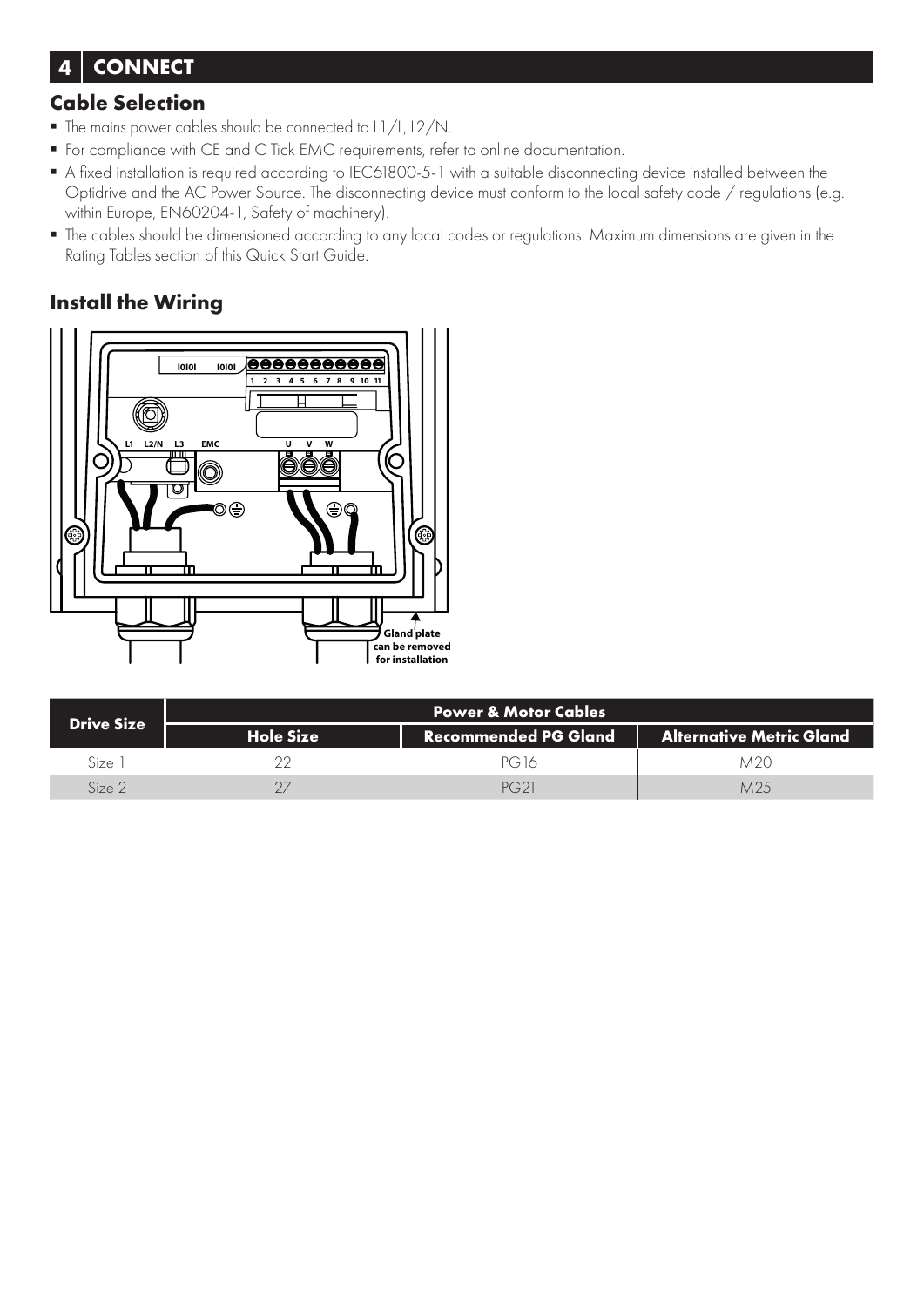# **Information for UL Compliance**

Optidrive E3 is designed to meet the UL requirements. For an up to date list of UL compliant products, please refer to UL listing NMMS.E226333. In order to ensure full compliance, the following must be fully observed.

|                                        | <b>Input Power Supply Requirements</b>                                                                                                                                                                                                                                                                                                                                                                                       |             |                                                                                                                                                                                                                |                                         |  |  |  |  |
|----------------------------------------|------------------------------------------------------------------------------------------------------------------------------------------------------------------------------------------------------------------------------------------------------------------------------------------------------------------------------------------------------------------------------------------------------------------------------|-------------|----------------------------------------------------------------------------------------------------------------------------------------------------------------------------------------------------------------|-----------------------------------------|--|--|--|--|
| Supply Voltage                         |                                                                                                                                                                                                                                                                                                                                                                                                                              |             |                                                                                                                                                                                                                |                                         |  |  |  |  |
|                                        | 200 - 240 RMS Volts for 230 Volt rated units, + /- 10% variation allowed. 240 Volt RMS Maximum.<br>380 - 480 Volts for 400 Volt rated units, + / - 10% variation allowed, Maximum 500 Volts RMS.                                                                                                                                                                                                                             |             |                                                                                                                                                                                                                |                                         |  |  |  |  |
| Frequency                              | $50 - 60Hz + 7 - 5%$ Variation                                                                                                                                                                                                                                                                                                                                                                                               |             |                                                                                                                                                                                                                |                                         |  |  |  |  |
| <b>Short Circuit</b><br>Capacity       | Voltage Rating                                                                                                                                                                                                                                                                                                                                                                                                               | Min kW (HP) | Max kW (HP)                                                                                                                                                                                                    | Maximum supply<br>short-circuit current |  |  |  |  |
|                                        | 115v                                                                                                                                                                                                                                                                                                                                                                                                                         | 0.37(0.5)   | 0.75(1)                                                                                                                                                                                                        | 100kA rms (AC)                          |  |  |  |  |
|                                        | 230 <sub>v</sub>                                                                                                                                                                                                                                                                                                                                                                                                             | 0.37(0.5)   | 11(1.5)                                                                                                                                                                                                        | 100kA rms (AC)                          |  |  |  |  |
|                                        |                                                                                                                                                                                                                                                                                                                                                                                                                              |             | All drives are suitable for use on a circuit capable of delivering not more than 100kA maximum short-circuit Amperes<br>symmetrical with the specified maximum supply voltage when protected by Class J fuses. |                                         |  |  |  |  |
|                                        | <b>Mechanical Installation Requirements</b>                                                                                                                                                                                                                                                                                                                                                                                  |             |                                                                                                                                                                                                                |                                         |  |  |  |  |
| section of this Quick Start Guide.     | All Optidrive E3 units are intended for installation within controlled environments which meet the condition limits shown in the Environment                                                                                                                                                                                                                                                                                 |             |                                                                                                                                                                                                                |                                         |  |  |  |  |
|                                        | The drive can be operated within an ambient temperature range as stated in the Environment section of this Quick Start Guide.                                                                                                                                                                                                                                                                                                |             |                                                                                                                                                                                                                |                                         |  |  |  |  |
|                                        | For IP66 (Nema 4X) units, installation in a pollution degree 4 environment is permissible.                                                                                                                                                                                                                                                                                                                                   |             |                                                                                                                                                                                                                |                                         |  |  |  |  |
|                                        | <b>Electrical Installation Requirements</b>                                                                                                                                                                                                                                                                                                                                                                                  |             |                                                                                                                                                                                                                |                                         |  |  |  |  |
|                                        | Incoming power supply connection must be according to the Install the Wiring section of this Quick Start Guide.                                                                                                                                                                                                                                                                                                              |             |                                                                                                                                                                                                                |                                         |  |  |  |  |
|                                        | Suitable power and motor cables should be selected according to the data shown in Rating Tables section of this Quick Start Guide and<br>the National Electrical Code or other applicable local codes.                                                                                                                                                                                                                       |             |                                                                                                                                                                                                                |                                         |  |  |  |  |
| Motor Cable                            | 75°C Copper must be used.                                                                                                                                                                                                                                                                                                                                                                                                    |             |                                                                                                                                                                                                                |                                         |  |  |  |  |
|                                        | Power cable connections and tightening torques are shown in the Mechanical Dimensions section of this Quick Start Guide.                                                                                                                                                                                                                                                                                                     |             |                                                                                                                                                                                                                |                                         |  |  |  |  |
|                                        | Integral Solid Sate short circuit protection does not provide branch circuit protection. Branch circuit protection must be provided in accordance<br>with the national electrical code and any additional local codes. Ratings are shown in the Rating Tables section of this Quick Start Guide.                                                                                                                             |             |                                                                                                                                                                                                                |                                         |  |  |  |  |
|                                        | UL Listed ring terminals / lugs must be used for all bus bar and grounding connections.                                                                                                                                                                                                                                                                                                                                      |             |                                                                                                                                                                                                                |                                         |  |  |  |  |
| <b>General Requirements</b>            |                                                                                                                                                                                                                                                                                                                                                                                                                              |             |                                                                                                                                                                                                                |                                         |  |  |  |  |
|                                        | Optidrive E3 provides motor overload protection, set at 150% of full load, in accordance with the National Electrical Code (US).                                                                                                                                                                                                                                                                                             |             |                                                                                                                                                                                                                |                                         |  |  |  |  |
|                                        | Where a motor thermistor is not fitted, or not utilised, Thermal Overload Memory Retention must be enabled by setting P-60 = 1.                                                                                                                                                                                                                                                                                              |             |                                                                                                                                                                                                                |                                         |  |  |  |  |
|                                        | Where a motor thermistor is fitted and connected to the drive, connection must be carried out according to the information shown in the<br>Motor Thermistor Connection section of the Quick Start Guide.                                                                                                                                                                                                                     |             |                                                                                                                                                                                                                |                                         |  |  |  |  |
|                                        | UL rated ingress protection ("Type") is only met when cables are installed using a UL recognized bushing or fitting for a flexible conduit<br>system which meets the required level of protection ("Type").                                                                                                                                                                                                                  |             |                                                                                                                                                                                                                |                                         |  |  |  |  |
|                                        | For conduit installations the conduit entry holes require standard opening to the required sizes specified per the NEC.                                                                                                                                                                                                                                                                                                      |             |                                                                                                                                                                                                                |                                         |  |  |  |  |
|                                        | Not intended for installation using rigid conduit system.                                                                                                                                                                                                                                                                                                                                                                    |             |                                                                                                                                                                                                                |                                         |  |  |  |  |
|                                        | <b>WARNING:</b> The opening of the branch-circuit protective device may be an indication that a fault has been interrupted. To reduce the risk of<br>fire or electric shock, current-carrying parts and other components of the controller should be examined and replaced if damaged. If burnout of<br>the current element of an overload relay occurs, the complete overload relay must be replaced.                       |             |                                                                                                                                                                                                                |                                         |  |  |  |  |
| relais tout entier doit être remplacé. | ATTENTION: Le déclenchement du dispositif de protection du circuit de dérivation peut être dû à une coupure qui résulte d'un courant<br>de défaut. Pour limiter le risque d'incendie ou de choc électrique, examiner les pièces porteuses de courant et les autres éléments du<br>contrôleur et les remplacer s'ils sont endommagés. En cas de grillage de l'élément traversé par le courant dans un relais de surcharge, le |             |                                                                                                                                                                                                                |                                         |  |  |  |  |

# **Control Terminal Wiring**

- All analog signal cables should be suitably shielded. Twisted pair cables are recommended.
- Power and Control Signal cables should be routed separately where possible, and must not be routed parallel to each other.

# **Control Terminal Connections**

**Switched Units:** May use the built in control switch and potentiometer, or external control signals connected to the control terminals.

- Signal levels of different voltages e.g. 24 Volt DC and 110 Volt AC, should not be routed in the same cable.
- Maximum control terminal tightening torque is 0.5Nm.
- Control Cable entry conductor size: 0.05 2.5mm2 / 30 – 12 AWG.

Non-Switched Units: Require external control signals to be connected to the control terminals.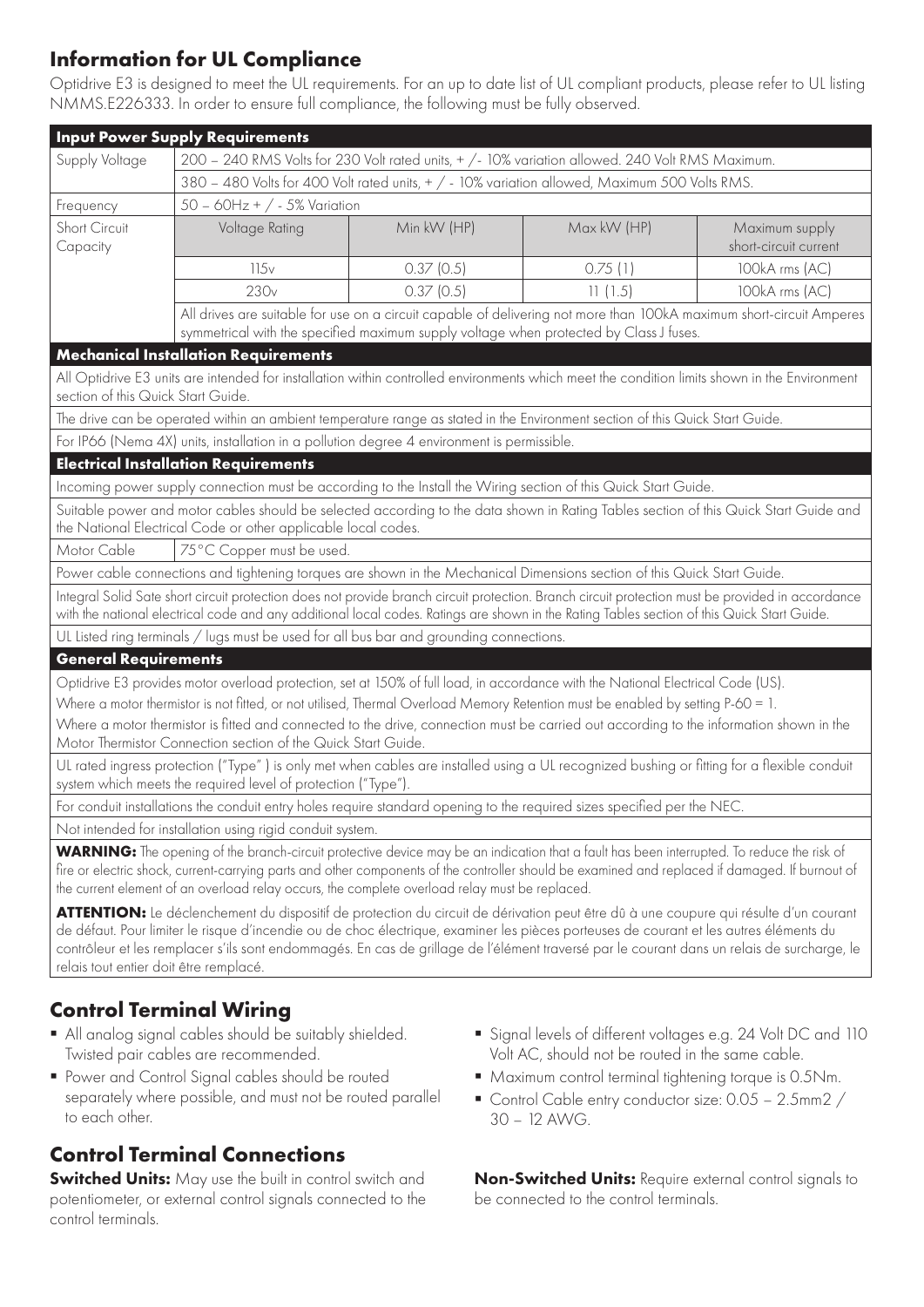# **Switched Units: Default functions of the control switches**



**NOTE Other functions are possible, please refer to the online documentation for additional information.**

 $\geq$ 

# **Using the Control Terminals**

|                     |                |                     |                   |                                        |                   |           |                 |                  |                                                                 |     | <b>Connection Example</b> |                |                |                    |        |                |
|---------------------|----------------|---------------------|-------------------|----------------------------------------|-------------------|-----------|-----------------|------------------|-----------------------------------------------------------------|-----|---------------------------|----------------|----------------|--------------------|--------|----------------|
|                     |                |                     |                   |                                        |                   |           |                 |                  |                                                                 |     |                           |                |                |                    |        |                |
|                     |                | 3                   | 4                 | 5                                      | 6                 |           | 8               | 9                | 10                                                              | 11  |                           |                |                |                    |        | 16             |
| $+24$<br><b>VDC</b> | D11            | DI2                 | <b>DI3</b><br>AI2 | $+10$<br><b>VDC</b>                    | DI4<br><b>AI1</b> | <b>OV</b> | A <sub>0</sub>  | <b>OV</b>        | RL <sub>1</sub>                                                 | RL2 | $+24V$                    | $\overline{a}$ | $\overline{a}$ | N<br><b>DI3/A1</b> | $-10V$ | <b>AI1/D14</b> |
| No.                 | <b>Purpose</b> |                     |                   |                                        |                   |           | <b>Function</b> |                  |                                                                 |     |                           |                |                |                    |        |                |
|                     |                | +24VDC 100mA Output |                   |                                        |                   |           |                 | 24 VDC Output    |                                                                 |     |                           |                |                |                    |        |                |
| $\overline{2}$      |                | DI1 Digital Input 1 |                   |                                        |                   |           |                 | Function defined |                                                                 |     |                           |                |                |                    |        |                |
| 3                   |                | DI2 Digital Input 2 |                   |                                        |                   |           |                 | by P-12 & P-15.  |                                                                 |     |                           |                |                |                    |        |                |
| $\overline{4}$      |                |                     |                   | DI3 Digital Input 3/AI2 Analog Input 2 |                   |           |                 |                  | See below for further info                                      |     |                           |                |                |                    |        |                |
| 5                   |                | +10VDC 10mA Output  |                   |                                        |                   |           |                 |                  | 10 VDC Output for external potentiometer                        |     |                           |                |                |                    |        |                |
| 6                   |                |                     |                   | DI4 Digital Input 4/AI1 Analog Input 1 |                   |           |                 |                  | Function defined by P-12 & P-15. Signal format selected by P-16 |     |                           |                |                |                    |        |                |
| $\overline{7}$      |                | <b>OVDC Common</b>  |                   |                                        |                   |           |                 |                  |                                                                 |     |                           |                |                |                    |        |                |
| 8                   |                |                     |                   | AO Analog Output/Digital Output        |                   |           |                 |                  | Function selected by P-25. See Parameter List                   |     |                           |                |                |                    |        |                |
| 9                   |                | <b>OVDC</b> Common  |                   |                                        |                   |           |                 |                  |                                                                 |     |                           |                |                |                    |        |                |
| 10                  |                | RL1 Output Relay    |                   |                                        |                   |           |                 |                  |                                                                 |     |                           |                |                |                    |        |                |
| 11                  |                | RL2 Output Relay    |                   |                                        |                   |           |                 |                  | Function defined by P-18. See Parameter List                    |     |                           |                |                |                    |        |                |

# **Factory Default Functions**

| No.  | <b>Description</b>                       |                                                                                                                                                                                                                                                                         |             |
|------|------------------------------------------|-------------------------------------------------------------------------------------------------------------------------------------------------------------------------------------------------------------------------------------------------------------------------|-------------|
| D11  | O/1                                      | Open: Stop                                                                                                                                                                                                                                                              | Closed: Run |
| DI3  | Analog Speed Reference /<br>Preset Speed | Open: Speed Reference set by Analog Speed Reference<br>Closed : Speed Reference set by Preset Speed 1 (P-20)                                                                                                                                                            |             |
| AI 1 | Analog Speed Reference<br>Input          | Sets the Speed Reference<br><b>NOTE</b> For Switched units, the internal pot is selected by default in P-16.<br>For Non-switched units, an external pot or 0 - 10 V reference may be connected. Other<br>signal types may also be used, set P-16 to the correct format. |             |

**NOTE Additional functions are possible, refer to the online documentation for further information.**

# **Motor Thermistor Connection**

Where a motor thermistor is to be used, it should be connected as follows:

|  | <b>Control Terminal Strip</b>   Additional Information                                                                                                                                                                                    |
|--|-------------------------------------------------------------------------------------------------------------------------------------------------------------------------------------------------------------------------------------------|
|  | Compatible Thermistor: PTC Type, 2.5kΩ trip level.<br>$\Box$ Use a setting of P-15 that has Input 3 function as External Trip,<br>e.g. P-15 = 3. Refer to online documentation for further details.<br>$S_{\text{et}} P - 47 = P + - + F$ |

**5 CHECK**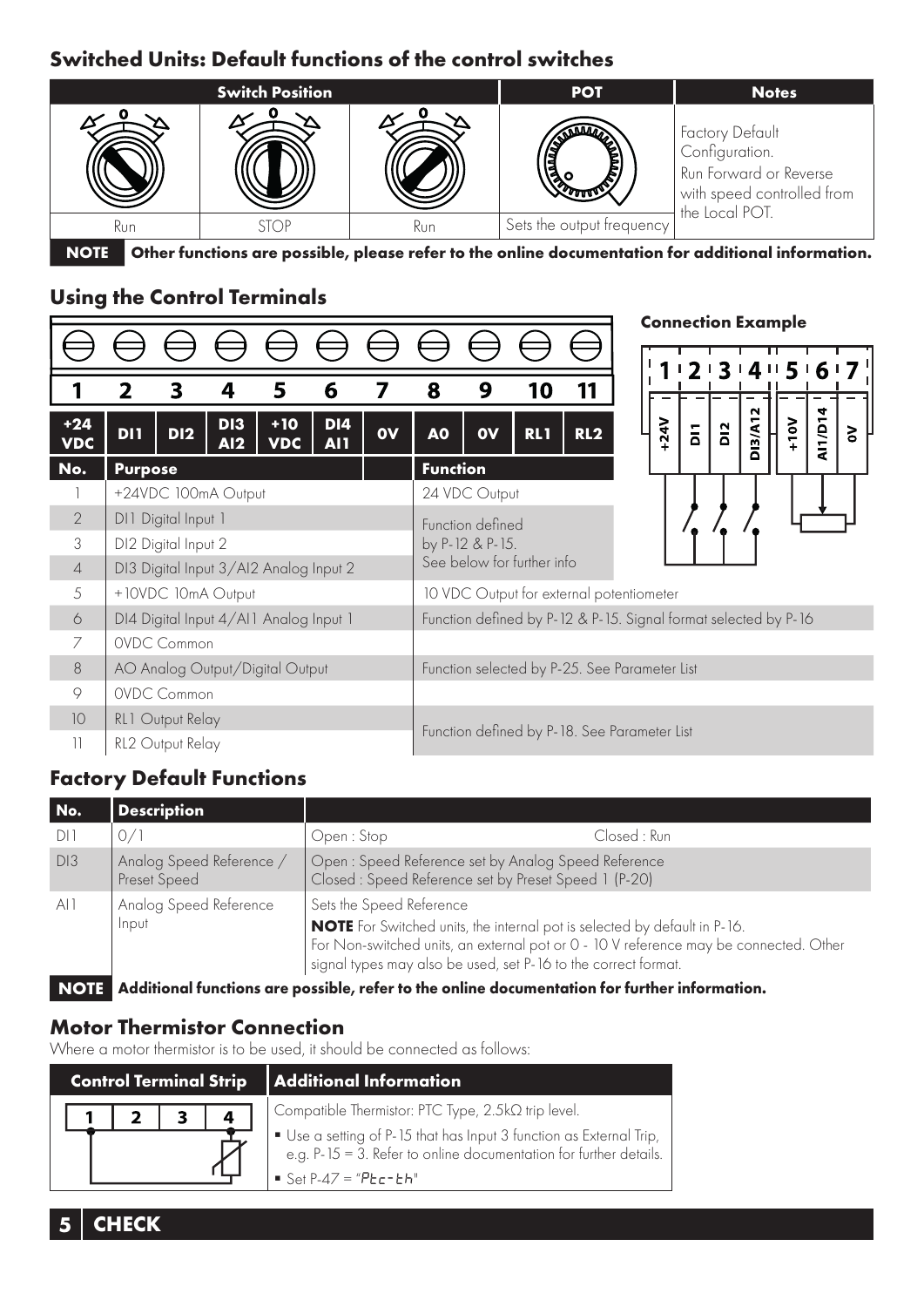# **6 POWER ON**

# **7 COMMISSION**

# **Operation**

#### **Managing the Keypad**

The drive is configured and its operation monitored via keypad and display.

| <b>START</b> | When in keypad mode, used to Start a<br>stopped drive or to reverse the direction<br>of rotation if bi-directional keypad<br>mode is enabled. |
|--------------|-----------------------------------------------------------------------------------------------------------------------------------------------|
|              | Used to increase speed in real-time<br>mode or to increase parameter values<br>in parameter edit mode.                                        |

#### **Operating Displays**

| ı the          | <b>DOWN</b>           | mode or to decrease parameter values<br>in parameter edit mode.                                                     |
|----------------|-----------------------|---------------------------------------------------------------------------------------------------------------------|
| art a<br>ction | <b>NAVIGATE</b>       | Used to display real-time information,<br>to access and exit parameter edit mode<br>and to store parameter changes. |
| ues            | RESET/<br><b>STOP</b> | Used to reset a tripped drive.<br>When in Keypad mode is used to Stop<br>a running drive.                           |
|                |                       |                                                                                                                     |

Used to decrease speed in real-time

| SEOP                                     | H 50 O                                                                     |                                                                                                      | 1 SO                                                                                             | 1500                                                                                                      |
|------------------------------------------|----------------------------------------------------------------------------|------------------------------------------------------------------------------------------------------|--------------------------------------------------------------------------------------------------|-----------------------------------------------------------------------------------------------------------|
| Drive Stopped /<br>Disabled <sup>®</sup> | Drive is enabled<br>running, display<br>shows the output<br>frequency (Hz) | Press the Navigate<br>$key for < 1 second$ .<br>The display will<br>show the motor<br>current (Amps) | Press the Navigate<br>$key for < 1 second$ .<br>The display will<br>show the motor<br>power (kW) | If $P-10 > 0$ , pressing<br>the Navigate key<br>$for < 1$ second will<br>display the motor<br>speed (RPM) |

#### **Changing Parameters**

| StoP                                              | <u>Р-П I</u>                                                       | P-08                                     |                                                   | P-08<br>♡                                                  | P- NA                                                               |
|---------------------------------------------------|--------------------------------------------------------------------|------------------------------------------|---------------------------------------------------|------------------------------------------------------------|---------------------------------------------------------------------|
| Press and hold the<br>Navigate key > 2<br>seconds | Use the up and<br>down keys to<br>select the required<br>parameter | Press the Navigate<br>key for < 1 second | Adjust the value<br>using the Up and<br>Down keys | Press for < 1 second<br>to return to the<br>parameter menu | Press for $> 2$<br>seconds to return<br>to the operating<br>display |

Δ

#### **Read Only Parameter Access**

P-00

| StoP |  |  |  |  |  |
|------|--|--|--|--|--|
|      |  |  |  |  |  |
|      |  |  |  |  |  |

Press and hold the Navigate key > 2 seconds



down keys to select Press the Naviaate key for < 1 second

閑



Use the up and down keys to select the required Read Only parameter



Δ ♡

Press and hold the Navigate key > 2 seconds to return to the operating display

#### **Resetting Parameters**



To reset parameter values to their factory default settings, press and hold Up, Down and Stop buttons for > 2 seconds. The display will show  $P - dEF$ 



Press the Stop key. The display will show "5t oP"

#### **Resetting a Fault**





Press the Naviaate key for < 1 second to display the value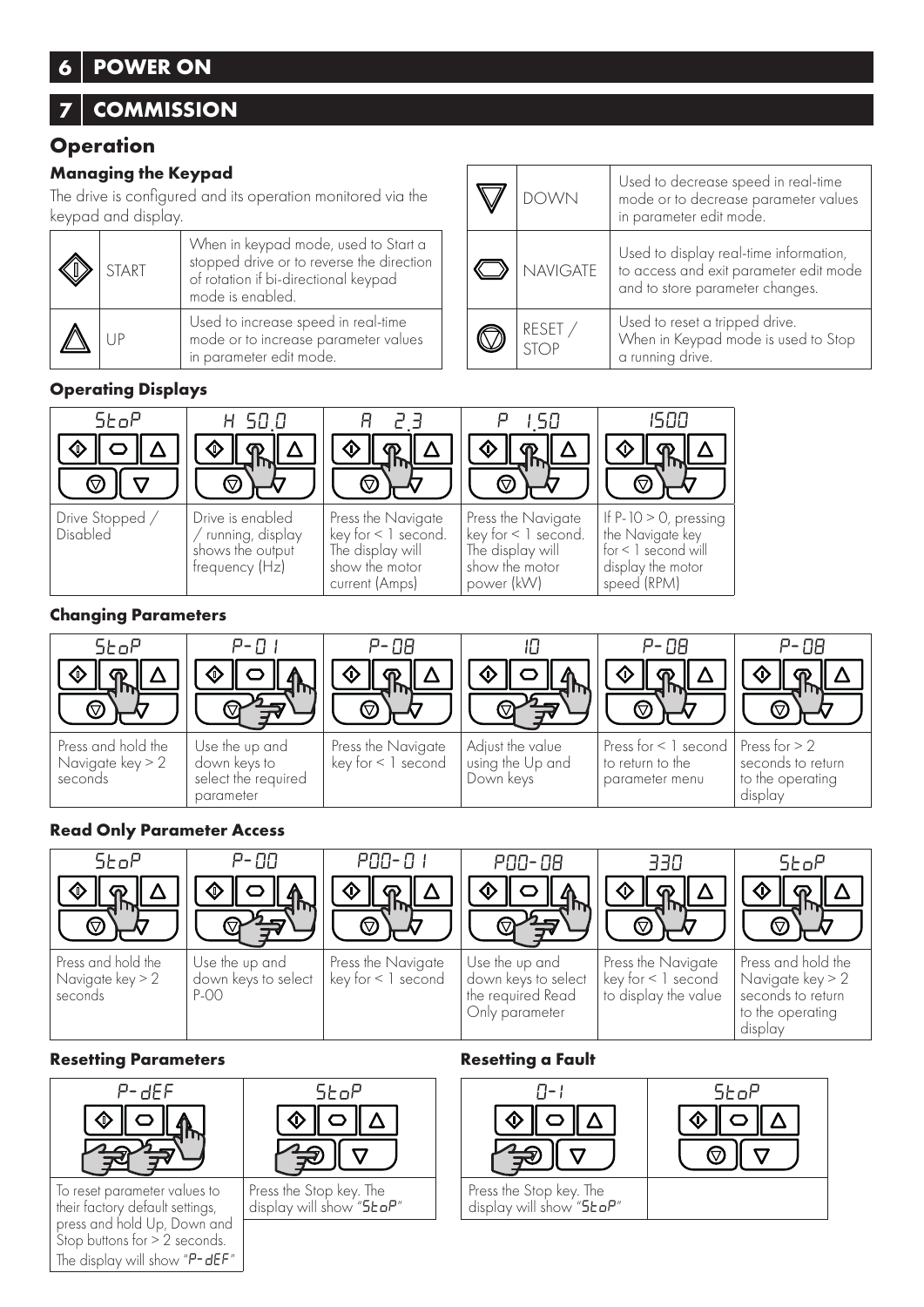# **Parameters**

**Standard Parameters**

| Par.        | <b>Description</b>                                                                                                                                                                                                                                                                                       |                                                                                                                                   |                      | Min                                               | Max                                                           | <b>Default</b> | <b>Units</b> |  |
|-------------|----------------------------------------------------------------------------------------------------------------------------------------------------------------------------------------------------------------------------------------------------------------------------------------------------------|-----------------------------------------------------------------------------------------------------------------------------------|----------------------|---------------------------------------------------|---------------------------------------------------------------|----------------|--------------|--|
| <b>P-01</b> |                                                                                                                                                                                                                                                                                                          | Maximum Frequency/Speed Limit                                                                                                     |                      | $P-02$                                            | 500.0                                                         | 50.0 (60.0)    | Hz/RPM       |  |
| $P-02$      |                                                                                                                                                                                                                                                                                                          | Minimum Frequency/Speed Limit                                                                                                     |                      |                                                   | <b>P-01</b>                                                   | 0.0            | Hz/RPM       |  |
| <b>P-03</b> | <b>Acceleration Ramp Time</b>                                                                                                                                                                                                                                                                            |                                                                                                                                   |                      | 0.00                                              | 600.0                                                         | 5.0            | $\mathbf{s}$ |  |
| $P-04$      | <b>Deceleration Ramp Time</b>                                                                                                                                                                                                                                                                            |                                                                                                                                   |                      | 0.00                                              | 600.0                                                         | 5.0            | $\mathbf{s}$ |  |
| $P-05$      |                                                                                                                                                                                                                                                                                                          | <b>Stopping Mode/Mains Loss Response</b>                                                                                          |                      | $\mathbf{o}$                                      | $\mathbf{2}$                                                  | ı              |              |  |
|             | <b>Setting</b>                                                                                                                                                                                                                                                                                           | <b>On Disable</b>                                                                                                                 | <b>On Mains Loss</b> |                                                   |                                                               |                |              |  |
|             | Ω                                                                                                                                                                                                                                                                                                        | Ramp to Stop (P-04)                                                                                                               |                      |                                                   | Ride Through (Recover energy from load to maintain operation) |                |              |  |
|             |                                                                                                                                                                                                                                                                                                          | Coast                                                                                                                             | Coast                |                                                   |                                                               |                |              |  |
|             | $\overline{2}$                                                                                                                                                                                                                                                                                           | Ramp to Stop (P-04)                                                                                                               |                      |                                                   | Fast Ramp to Stop (P-24), Coast if $P-24 = 0$                 |                |              |  |
| $P-O7$      |                                                                                                                                                                                                                                                                                                          | <b>Motor Rated Voltage</b>                                                                                                        |                      | $\mathbf{o}$                                      | 150/250                                                       | 115/230        | $\mathbf v$  |  |
| <b>P-08</b> | <b>Motor Rated Current</b>                                                                                                                                                                                                                                                                               |                                                                                                                                   |                      | <b>Drive Rating Dependent</b><br>$\blacktriangle$ |                                                               |                |              |  |
| <b>P-09</b> |                                                                                                                                                                                                                                                                                                          | <b>Motor Rated Frequency</b>                                                                                                      |                      | 25                                                | 500                                                           | 50 (60)        | Hz           |  |
| $P-10$      |                                                                                                                                                                                                                                                                                                          | <b>Motor Rated Speed</b>                                                                                                          |                      | $\mathbf{o}$                                      | 30000                                                         | O              | <b>RPM</b>   |  |
| $P-11$      | <b>Start Boost Voltage</b>                                                                                                                                                                                                                                                                               |                                                                                                                                   |                      | 0.0                                               | 100.0                                                         | 3.0            | $\%$         |  |
| $P-12$      |                                                                                                                                                                                                                                                                                                          | <b>Primary Command Source</b>                                                                                                     |                      | $\mathbf{o}$                                      | 9                                                             | $\mathbf{o}$   |              |  |
|             | O. Terminal Control                                                                                                                                                                                                                                                                                      |                                                                                                                                   |                      | 5: PI Control                                     |                                                               |                |              |  |
|             |                                                                                                                                                                                                                                                                                                          | 1: Uni-directional Keypad Control                                                                                                 |                      | 6: PI Analog Summation Control                    |                                                               |                |              |  |
|             |                                                                                                                                                                                                                                                                                                          | 2: Uni-directional Keypad Control                                                                                                 |                      | 7: CAN Control                                    |                                                               |                |              |  |
|             |                                                                                                                                                                                                                                                                                                          | 3: Modbus Network Control                                                                                                         |                      | 8: CAN Control                                    |                                                               |                |              |  |
|             | 4: Modbus Network Control                                                                                                                                                                                                                                                                                |                                                                                                                                   |                      | 9: Slave Mode                                     |                                                               |                |              |  |
|             |                                                                                                                                                                                                                                                                                                          | <b>NOTE</b> When P-12 = 1, 2, 3, 4, 7, 8 or 9, an enable signal must still be provided at the control terminals, digital input 1. |                      |                                                   |                                                               |                |              |  |
| $P-14$      |                                                                                                                                                                                                                                                                                                          | <b>Extended Menu Access code</b>                                                                                                  |                      | $\mathbf{o}$                                      | 65535                                                         | $\mathbf{o}$   |              |  |
|             | Enables access to Extended and Advanced Parameter Groups. This parameter must be set to the value programmed in P-37 (default:<br>101) to view and adjust Extended Parameters and value of P-37 + 100 to view and adjust Advanced Parameters. The code may be<br>changed by the user in P-37 if desired. |                                                                                                                                   |                      |                                                   |                                                               |                |              |  |

#### **Extended Parameters**

| Par.        | <b>Description</b>                                                                       | Min                                            | <b>Max</b>       | <b>Default</b> | <b>Units</b> |
|-------------|------------------------------------------------------------------------------------------|------------------------------------------------|------------------|----------------|--------------|
| $P-15$      | <b>Digital Input Function Select</b>                                                     | O                                              | 17               | $\mathbf 0$    |              |
| $P-16$      | <b>Analog Input 1 Signal Format</b>                                                      |                                                | <b>See Below</b> | <b>UO-10</b>   |              |
|             | U 0-10: Unidirectional, External 0 - 10Volt reference / pot                              | Ł 20-4: External 20 - 4mA signal, trip on loss |                  |                |              |
|             | <b>b</b> $\Box$ - $\Box$ : Bi-directional, External $\bigcirc$ – 10Volt reference / pot  | $-20-4$ : External 20 - 4mA signal             |                  |                |              |
|             | $\overline{H}$ $\overline{D}$ - $\overline{c}$ $\overline{U}$ : External 0 – 20mA signal | $U$ ID-D : External 10 - 0 Volt signal         |                  |                |              |
|             | E 4-20: External 4-20mA signal, trip on loss                                             | In-Pab: Switched units only: Internal pot      |                  |                |              |
|             | $-4-20$ : External $4-20$ mA signal                                                      |                                                |                  |                |              |
| <b>P-18</b> | <b>Output Relay Function Select</b>                                                      | O                                              | 9                |                |              |
|             | O: Drive Enabled (Running)                                                               | 5: Output Current >= Limit                     |                  |                |              |
|             | 1: Drive Healthy                                                                         | 6: Output Frequency < Limit                    |                  |                |              |
|             | 2: At Target Frequency (Speed)                                                           | 7: Output Current < Limit                      |                  |                |              |
|             | 3: Drive Tripped                                                                         | 8: Analog Input 2 > Limit                      |                  |                |              |
|             | 4: Output Frequency >= Limit                                                             | 9: Drive Ready to Run                          |                  |                |              |
| $P-20$      | <b>Preset Frequency / Speed 1</b>                                                        | $-P-O1$                                        | <b>P-01</b>      | 5.0            | Hz/RPM       |
| $P-21$      | <b>Preset Frequency / Speed 2</b>                                                        | $-P-O1$                                        | <b>P-01</b>      | 25.0           | Hz/RPM       |
| $P-22$      | <b>Preset Frequency / Speed 3</b>                                                        | $-P-O1$                                        | <b>P-01</b>      | 40.0           | Hz/RPM       |
| $P-23$      | <b>Preset Frequency / Speed 4</b>                                                        | $-P-O1$                                        | <b>P-01</b>      | P-09           | Hz/RPM       |
| $P-24$      | 2nd Ramp Time (Fast Stop)                                                                | 0.00                                           | 600.0            | 0.00           | $\mathbf{s}$ |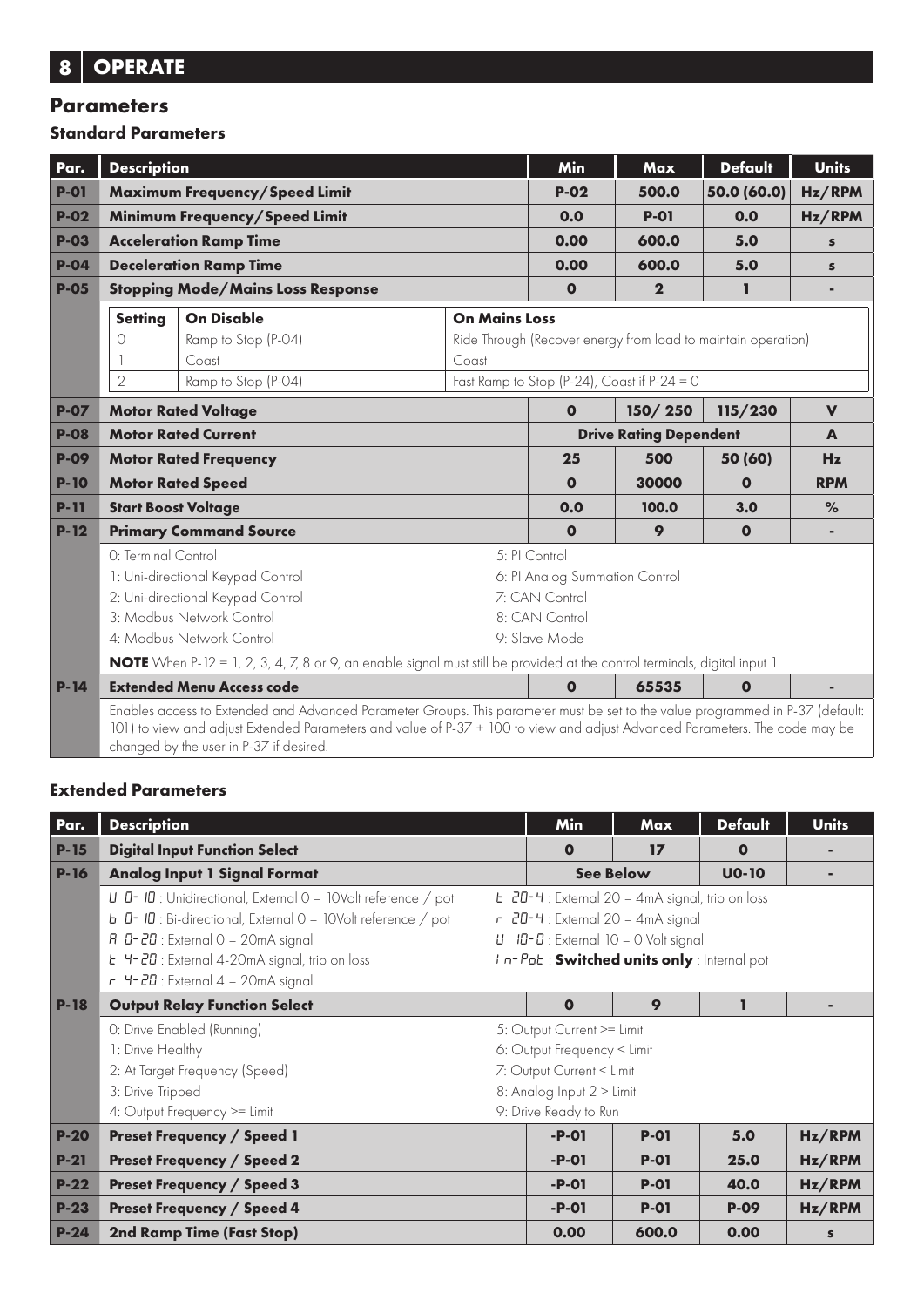| Par.        | <b>Description</b>                                                                                                                              | Min                               | Max                                      | <b>Default</b> | <b>Units</b> |  |  |  |  |
|-------------|-------------------------------------------------------------------------------------------------------------------------------------------------|-----------------------------------|------------------------------------------|----------------|--------------|--|--|--|--|
| $P-25$      | <b>Analog Output Function Select</b>                                                                                                            | $\bullet$                         | 11                                       | 8              |              |  |  |  |  |
|             | Digital Output Mode. Logic 1 = +24V DC<br><b>Analog Output Mode</b>                                                                             |                                   |                                          |                |              |  |  |  |  |
|             | O: Drive Enabled (Running)                                                                                                                      | 8: Output Frequency (Motor Speed) |                                          |                |              |  |  |  |  |
|             | 1: Drive Healthy<br>9: Output (Motor) Current                                                                                                   |                                   |                                          |                |              |  |  |  |  |
|             | 2: At Target Frequency (Speed)<br>10: Output Power                                                                                              |                                   |                                          |                |              |  |  |  |  |
|             | 3: Drive Tripped                                                                                                                                | 11: Load Current                  |                                          |                |              |  |  |  |  |
|             | 4: Output Frequency >= Limit                                                                                                                    |                                   |                                          |                |              |  |  |  |  |
|             | 5: Output Current >= Limit<br>6: Output Frequency < Limit                                                                                       |                                   |                                          |                |              |  |  |  |  |
|             | 7: Output Current < Limit                                                                                                                       |                                   |                                          |                |              |  |  |  |  |
| <b>P-30</b> | <b>Start/ Restart / Fire Mode Configuration</b>                                                                                                 |                                   |                                          |                |              |  |  |  |  |
|             | Index 1: Start Mode / Auto Restart                                                                                                              |                                   | N/A                                      | Edge-r         |              |  |  |  |  |
|             | Ed9E-r: Following Power on or reset, the drive will not start if Digital Input 1 remains closed. The Input must be closed after a power         |                                   |                                          |                |              |  |  |  |  |
|             | on or reset to start the drive.                                                                                                                 |                                   |                                          |                |              |  |  |  |  |
|             | RUED-D: Following a Power On or Reset, the drive will automatically start if Digital Input 1 is closed.                                         |                                   |                                          |                |              |  |  |  |  |
|             | RUE o- I To RUE o- 5: Following a trip, the drive will make up to 5 attempts to restart at 20 second intervals.                                 |                                   |                                          |                |              |  |  |  |  |
|             | Index 2: Fire Mode Input Logic                                                                                                                  | $\mathbf{o}$                      | ı                                        | $\bullet$      |              |  |  |  |  |
|             | <b>0: Normally Closed (NC) input.</b> Fire Mode active if input is open.                                                                        |                                   |                                          |                |              |  |  |  |  |
|             | 1: Normally Open (NO) input. Fire Mode active if input is closed.                                                                               | $\mathbf{o}$                      | ı                                        | $\mathbf{o}$   |              |  |  |  |  |
|             | <b>Index 3: Fire Mode Input Latch</b><br>O: Latched input. The drive will remain in Fire Mode, only as long the fire mode input signal remains. |                                   |                                          |                |              |  |  |  |  |
|             | 1: Momentary input. Fire Mode is activated by a momentary signal on the input. Normally Open or Normally Closed                                 |                                   |                                          |                |              |  |  |  |  |
|             | operation is supported depending on Index 2 setting.                                                                                            |                                   |                                          |                |              |  |  |  |  |
| <b>P-31</b> | <b>Keypad Start Mode Select</b>                                                                                                                 | $\bullet$                         | $\overline{ }$                           | ı              |              |  |  |  |  |
|             | 4: Current Speed, Keypad Start<br>0: Minimum Speed, Keypad Start                                                                                |                                   |                                          |                |              |  |  |  |  |
|             | 1: Previous Speed, Keypad Start<br>5: Preset Speed 4, Keypad Start<br>6: Current Speed, Terminal Start                                          |                                   |                                          |                |              |  |  |  |  |
|             | 2: Minimum Speed, Terminal Enable<br>3: Previous Speed, Terminal Enable                                                                         |                                   | 7: Preset Speed 4, Terminal Start        |                |              |  |  |  |  |
| $P-32$      | <b>Starting Boost Frequency</b>                                                                                                                 | 0.0                               | <b>P-09</b>                              | <b>P-09</b>    | Hz           |  |  |  |  |
|             | Sets the frequency used during the starting boost phase of operation                                                                            |                                   |                                          |                |              |  |  |  |  |
| <b>P-33</b> | <b>Boost Period Duration</b>                                                                                                                    | 0.0                               | 150                                      | 5.0            | $\mathsf{s}$ |  |  |  |  |
|             | Time for which the start-up boost period is applied. During this period, the output frequency is set to P-32 and the voltage increases          |                                   |                                          |                |              |  |  |  |  |
|             | linearly from P-11 to P-07. Setting P-33 to zero disables boost.                                                                                |                                   |                                          |                |              |  |  |  |  |
| $P-34$      | <b>Brake Chopper Enable (Not Size 1)</b>                                                                                                        | $\bullet$                         | $\overline{4}$                           | $\mathbf{o}$   |              |  |  |  |  |
|             | 0: Disabled                                                                                                                                     |                                   | 3: Enabled With Software Protection      |                |              |  |  |  |  |
|             | 1: Enabled With Software Protection                                                                                                             |                                   | 4: Enabled Without Software Protection   |                |              |  |  |  |  |
|             | 2: Enabled Without Software Protection                                                                                                          |                                   |                                          |                |              |  |  |  |  |
| $P-38$      | <b>Parameter Access Lock</b>                                                                                                                    | $\bullet$                         | 1                                        | $\mathbf 0$    |              |  |  |  |  |
|             | 0: Unlocked                                                                                                                                     | 1: Locked                         |                                          |                |              |  |  |  |  |
| <b>P-39</b> | <b>Analog Input 1 Offset</b>                                                                                                                    | $-500.0$                          | 500.0                                    | 0.0            | $\%$         |  |  |  |  |
| $P-40$      | <b>Index 1: Display Scaling Factor</b>                                                                                                          | 0.000                             | 16.000                                   | 0.000          |              |  |  |  |  |
|             | <b>Index 2: Display Scaling Source</b>                                                                                                          | $\mathbf{o}$                      | 3                                        | $\mathbf{o}$   |              |  |  |  |  |
| $P-41$      | <b>PI Controller Proportional Gain</b>                                                                                                          | 0.0                               | 30.0                                     | 1.0            |              |  |  |  |  |
| $P-42$      | PI Controller Integral Time                                                                                                                     | 0.0                               | 30.0                                     | 1.0            | $\mathbf{s}$ |  |  |  |  |
| $P-43$      | <b>PI Controller Operating Mode</b>                                                                                                             | $\mathbf{o}$                      | 3                                        | $\mathbf{o}$   |              |  |  |  |  |
|             | 0: Direct Operation                                                                                                                             |                                   | 2: Direct Operation, Wake at Full Speed  |                |              |  |  |  |  |
|             | 1: Inverse Operation                                                                                                                            |                                   | 3: Reverse Operation, Wake at Full Speed |                |              |  |  |  |  |
| $P-44$      | PI Reference (Setpoint) Source Select                                                                                                           | $\mathbf{o}$                      | ı                                        | $\mathbf{o}$   | ٠            |  |  |  |  |
|             | O: Digital Preset Setpoint                                                                                                                      | 1: Analog Input 1 Setpoint        |                                          |                |              |  |  |  |  |
| $P-45$      | <b>PI Digital Setpoint</b>                                                                                                                      | 0.0                               | 100.0                                    | 0.0            | $\%$         |  |  |  |  |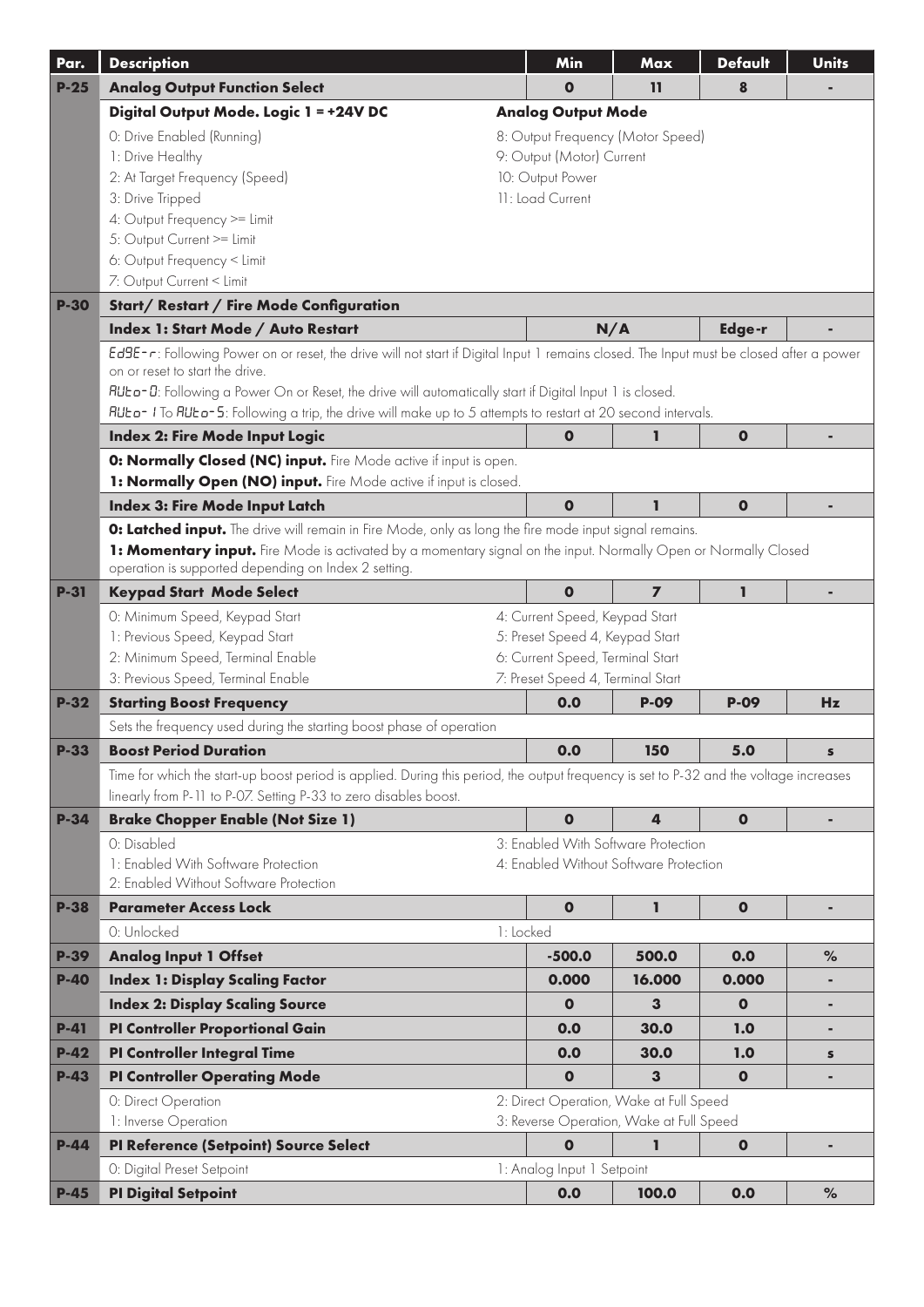| Par.   | <b>Description</b>                                          | Min                                                   | Max   | <b>Default</b> | <b>Units</b> |
|--------|-------------------------------------------------------------|-------------------------------------------------------|-------|----------------|--------------|
| $P-46$ | <b>PI Feedback Source Select</b>                            | O                                                     | 5     | $\Omega$       |              |
|        | 0: Analog Input 2                                           | 3: DC Bus Voltage                                     |       |                |              |
|        | 1: Analog Input 1                                           | 4: Analog 1 - Analog 2                                |       |                |              |
|        | 2: Motor Current                                            | 5: Largest (Analog 1, Analog 2)                       |       |                |              |
| $P-47$ | <b>Analog Input 2 Signal Format</b>                         |                                                       |       |                | <b>UO-10</b> |
|        | U D-ID: Unidirectional, External 0 - 10Volt reference / pot | $E$ $20 - 4$ : External 20 – 4mA signal, trip on loss |       |                |              |
|        | R D-20: External 0 - 20mA signal                            | $-20 - 4$ : External 20 - 4mA signal                  |       |                |              |
|        | E 4-20: External 4-20mA signal, trip on loss                | $P$ <b>Ec-Eh</b> : Motor thermistor                   |       |                |              |
|        | $-4-20$ : External $4-20$ mA signal                         |                                                       |       |                |              |
| $P-48$ | <b>Standby Mode Timer</b>                                   | 0.0                                                   | 25.0  | 0.0            | $\mathbf{s}$ |
| $P-49$ | PI Control Wake Up Error Level                              | 0.0                                                   | 100.0 | 5.0            | $\%$         |
| $P-50$ | <b>User Output Relay Hysteresis</b>                         | 0.0                                                   | 100.0 | 0.0            | $\%$         |

# **Single Phase Motor - Boost Starting cycle**

In order to provide a reliable method for starting the motor, a special technique is used. The motor is started immediately at rated frequency, whilst the voltage is ramped from an initial Boost Voltage (set in P-11) to the Motor Rated Voltage (set in P-07) over a Boost Period Duration (set in P-33). Following the starting boost period, the drive then begins to control the output frequency and speed of the motor. The graphs below show how this operation works.



In order to achieve reliable starting and optimise the starting method, the following procedure can be used.

- **1.** The motor must be correctly connected to the drive and safe to operate before using this procedure.
- **2.** Ensure the motor rated voltage (P-07) and current (P-08) have been correctly programmed in the drive parameters.
- **3.** Select Extended Parameter Access by setting P-14 = 101.
- **4.** Set the Boost Period Duration P-33 to the maximum allowed value of 150 seconds.
- **5.** Start the drive, and display the motor current (press the Navigate button until the display shows "R x.x" where x is the motor current).
- **6.** Check the current value compared to the motor rated current around 3 5 seconds after starting the drive.
- **a.** If the current displayed is less than 80% of the motor rated current:
	- o Stop the drive
		- o Increase P-11
		- o Repeat from step 5.
- **b.** If the current displayed is greater than 90% of the motor rated current:
	- o Stop the drive
	- o Reduce P-11
	- o Repeat from step 5.
- **7.** The correct boost voltage setting should deliver 80 90% of the motor rated current approximately 3 5 seconds after enabling the drive.
- 8. Now the Boost Period Duration may be reduced to match the actual time required for the motor to start. The simplest method is to initially reduce in large steps and monitor the motor behaviour on starting the drive. The ideal boost period will be a few seconds longer than is required to bring the motor to full speed.

By following this procedure, the motor starting parameter can be optimised to start the motor reliably without excessive starting current.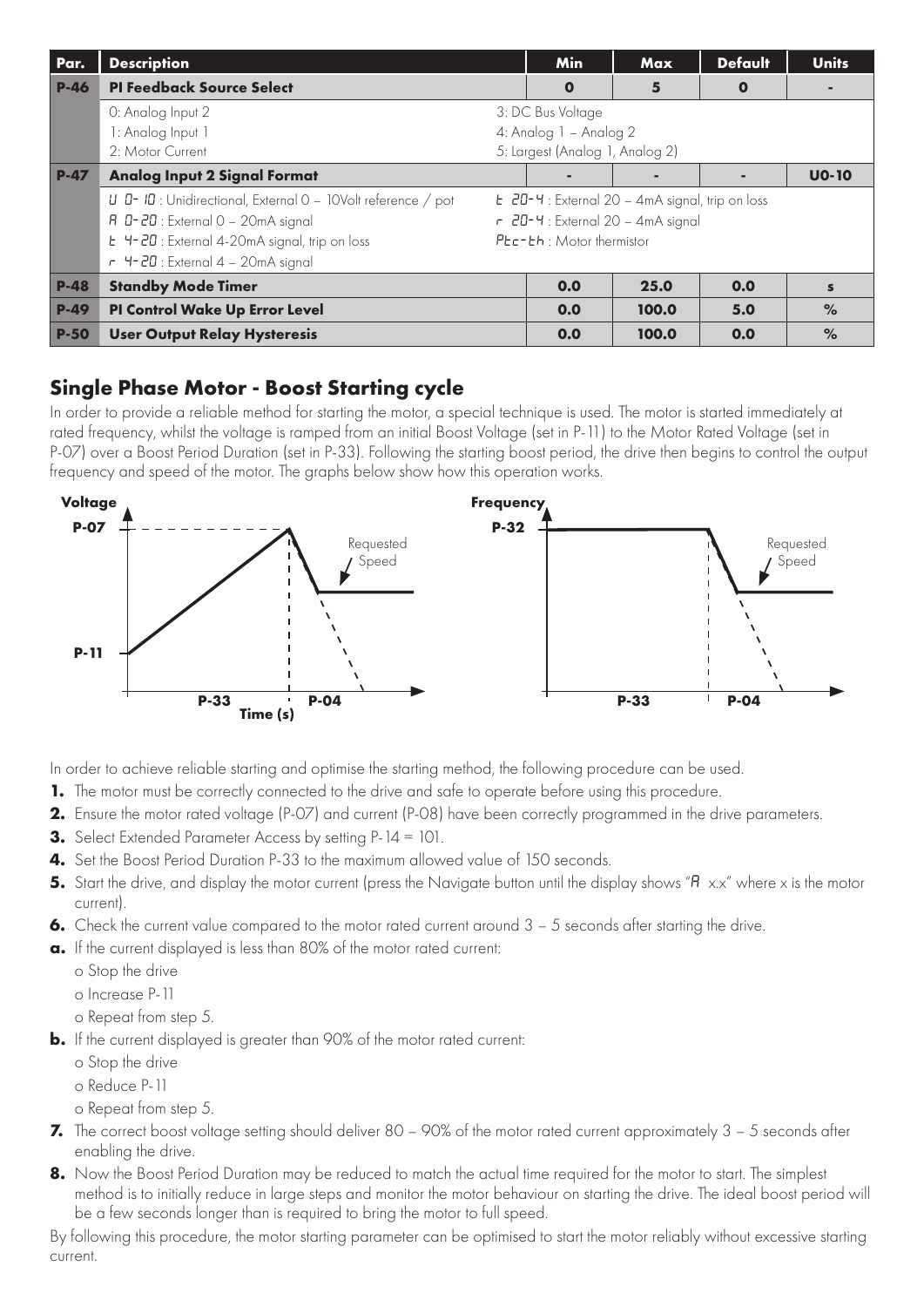# **Technical Data**

#### **Environment**

| Operational ambient temperature range        |                                         |
|----------------------------------------------|-----------------------------------------|
| <b>Enclosed Drives:</b>                      | -20  40°C (frost and condensation free) |
| Storage ambient temperature range: -40  60°C |                                         |
| Maximum altitude:                            | 2000m. Derate above 1000m: 1% / 100m    |
| Maximum humidity:                            | 95%, non-condensing                     |
|                                              |                                         |

#### **Rating Tables**

| <b>Frame</b><br><b>Size</b>                                        | kW                                                      | <b>HP</b> | <b>Input</b><br>Current |        | Fuse / MCB<br>(Type B) | Maximum Cable<br><b>Size</b> |            | Output<br><b>Current</b> | Recommended<br><b>Brake Resistance</b> |
|--------------------------------------------------------------------|---------------------------------------------------------|-----------|-------------------------|--------|------------------------|------------------------------|------------|--------------------------|----------------------------------------|
|                                                                    |                                                         |           |                         | Non UL | <b>UL</b>              | mm                           | <b>AWG</b> | A                        | Ω                                      |
|                                                                    | 110 - 115 (+ $/$ - 10%) V 1 Phase Input, 1 Phase Output |           |                         |        |                        |                              |            |                          |                                        |
|                                                                    | 0.37                                                    | 0.5       | 8.5                     | 16     | 15                     | 8                            | 8          | 7.0                      |                                        |
| $\mathcal{P}$                                                      | 0.75                                                    |           | 12.5                    | 16     | 1.5                    | 8                            | 8          | 10.5                     | 100                                    |
| 200 - 240 (+ $\overline{7}$ - 10%) V 3 Phase Input, 3 Phase Output |                                                         |           |                         |        |                        |                              |            |                          |                                        |
|                                                                    | 0.37                                                    | 0.5       | 6.0                     | 10     | 10                     | 8                            | 8          | 4.3                      | $\overline{\phantom{a}}$               |
|                                                                    | 0.75                                                    |           | 9.3                     | 16     | 15                     | 8                            | 8          | 7.0                      |                                        |
|                                                                    |                                                         | 1.5       | 14.0                    | 20     | 20                     | 8                            | 8          | 10.5                     | 100                                    |

**NOTE** Cable sizes shown are the maximum possible that may be connected to the drive. Cables should be selected according to local wiring codes or regulations at the point of installation.